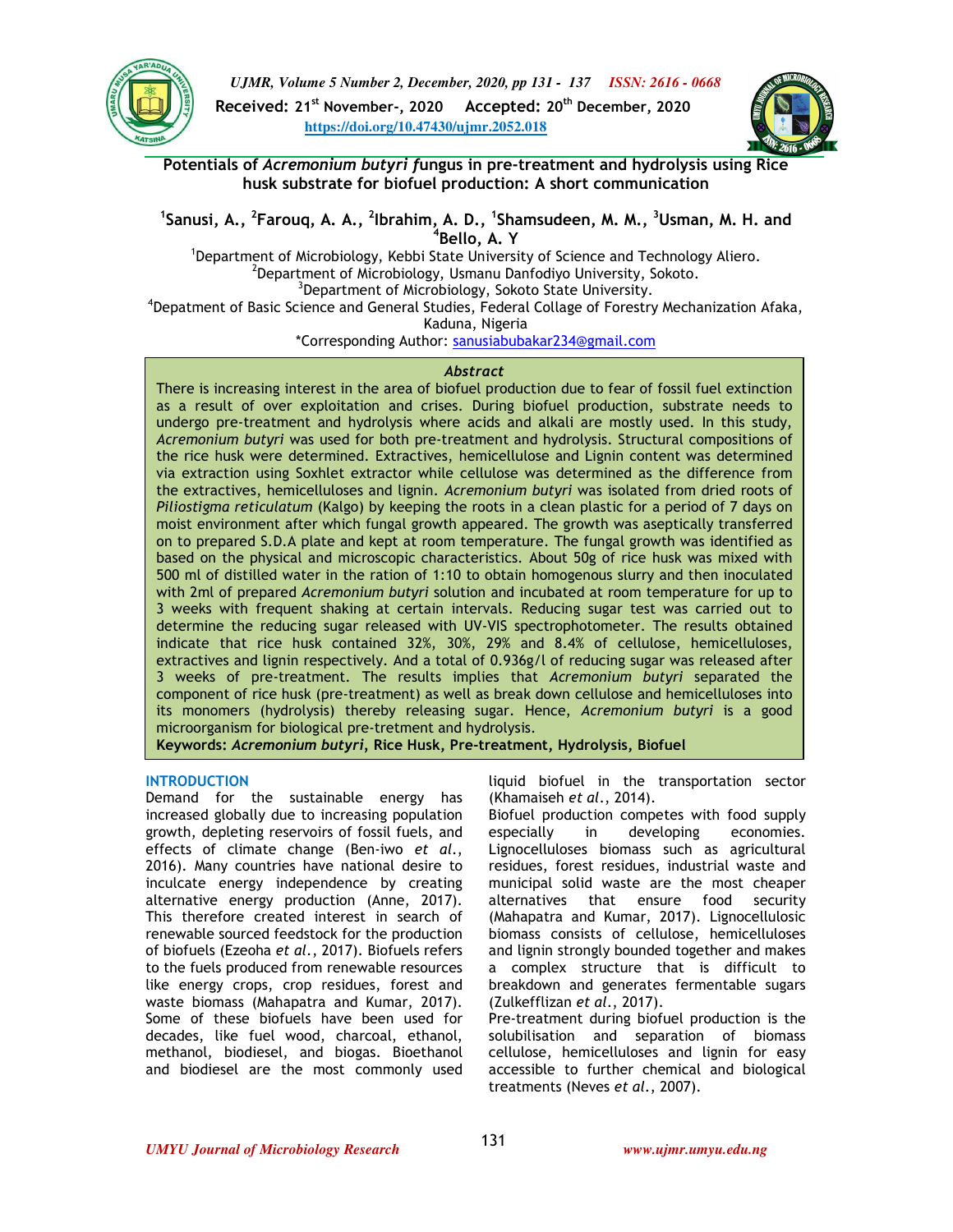Pre-treatment of lignocellulosics aims to decrease crystallinity of cellulose, increase biomass surface area, remove hemicellulose, break the lignin barrier and expose the cellulose to hydrolytic enzymes that facilitate the conversion of carbohydrate polymers into fermentable sugars (Ezeoha *et al*., 2017). The process is physical, chemical and biological pretreatments. The physical process involved milling, grinding, chipping and extrusion in order to increase the accessible surface area, size of spores, and decrease the crystallinity of the biomass. The Chemical pre-treatment used concentrated or dilute of acid or alkali to increase internal surface area and porosity. Physico-chemical pretreatment is combination of both physical and chemical pretreatment with the aid of an alkali or acid such as steam explosion and ammonia fiber explosion process which can increase surface area and partial degradation of hemicellulose (Mohammad and Karimi 2008).

Most of the pre-treatments methods required expensive instruments and high energy. Moreover, wastes produced by chemicals can be hazardous to the human as well as the environment (Sun and Cheng 2002; Teymouri *et al*., 2004). Microorganisms and their enzymes offer pre-treatment method which is cheap, safe and environmentally friendly (Sun and Cheng 2002; Okano *et al*., 2005). In this process, microorganisms such as fungi are used to degrade lignin and hemicellulose in lignocellulosic biomass (Anwar *et al*., 2014).

Hydrolysis on the other hand breaks complex sugars in to their simpler unit thereby making cellulose readily accessible for the fermentation by microorganisms (Anwar *et al*., 2017). Enzymes hydrolysis is currently being employed due to the hazards posed by chemicals. Compared to acid hydrolysis, biological hydrolysis is more efficient with milder operating conditions, better sugar yields with and uses less chemicals input (Banerjee *et al*., 2010, Yang *et al*., 2011). Biological hydrolysis of pre-treated lignocellulosic materials involves enzymatic reactions that convert cellulose into glucose and hemicellulose into pentoses (xylose and arabinose) and hexoses (glucose, galactose, and mannose) (Yang, 2015).

Large numbers of microorganisms are capable of degrading cellulose (Ezenwanne, 2014). Bacteria belonging to *Clostridium*, *Cellulomonas*, *Bacillus*, *Thermomonospora*, *Ruminococcus*, *Bacteriodes*, *Erwinia*, *Acetovibrio*, *Microbispora*, and *Streptomyces* can produce cellulases enzymes (Bisaria, 1991). Cellulases producing bacteria *Cellulomonas fimi* and *Thermomonospora fusca* have been extensively studied (Duff and Murray, 1996).

Although anaerobes such as *Clostridium thermocellum* and *Bacteroides cellulosolvens* produce cellulases with high specific activity, their enzymes productivity is low (Duff and Murray, 1996). Anaerobes have very low growth rate and require anaerobic growth conditions, therefore most research for commercial cellulase production focused on fungi (Sun and Jiayang, 2001).

For fungi, members of the genera that have received considerable attention under aerobic conditions are *Ahaetomium, and Helotium (Ascomycetes); coriolus, phanerochaete, poria, schizophyllum* and *serpula (Basidiomycetes); Aspergillus; Cladosporium, Fusarium, Geotrichum, myrothecium, paecilomyces, penicillium* and *trichoderma (Deuteromycetes) and Mucor (Zygomycetes). Neocallimastix, piromyces, caecomyce, orpimomyce and anaeromyces* under anaerobic fungal division *chytridiomycetes* are considered to be the genera with prominent cellulolytic activity (Lynd *et al*., 2001). However, only a few of these microorganisms are known to produce significant quantities of cell-free enzymes capable of completely hydrolyzing crystalline *in vitro* (Iyang, 2014). Fungal genera *Trichoderma and Aspergillus* are thought to be prominent cellulose producers where crude enzymes are produced in commercially quantity for agricultural usage (Bonelba and Ferrara, 2007; Rajesh *et al*., 2008). This research work aims at investigating the ability of *Acremonium butyri* (fungus) for pretreatment and hydrolysis of rice husk.

# **MATERIALS AND METHODS**

# **Collection of Samples**

Rice husks substrate was collected in a clean polythene bag from Kalambaina rice mills, Wamakko Local Government Area of Sokoto State. Dried roots of *Piliostigma reticulatum*  (Kalgo) was obtained from traditional medicine seller in Sokoto Central Market which was used for the isolation of *Acremonium butyri*. All the samples were processed at the Microbiology Research laboratory in Usmanu Danfodiyo University Sokoto between.the dates of July, 2020 to September, 2020.

## **Analysis of the composition of Rice Husks Extractives**

Soxhlet extractor was set-up as 2.5 g of rice husk was loaded into the cellulose thimble with 150ml acetone. Extraction was allowed to occur for 4 h with the residue being air dried at room temperature and later obtained constant weight in a convection oven at 105°C. The %(w/w) of the extractives content was calculated using Eq. (1) (Blasi *et al.,* 1991*;* Li *et al.,* 2004*;* and Lin *et al*., 2010).

*UMYU Journal of Microbiology Research www.ujmr.umyu.edu.ng*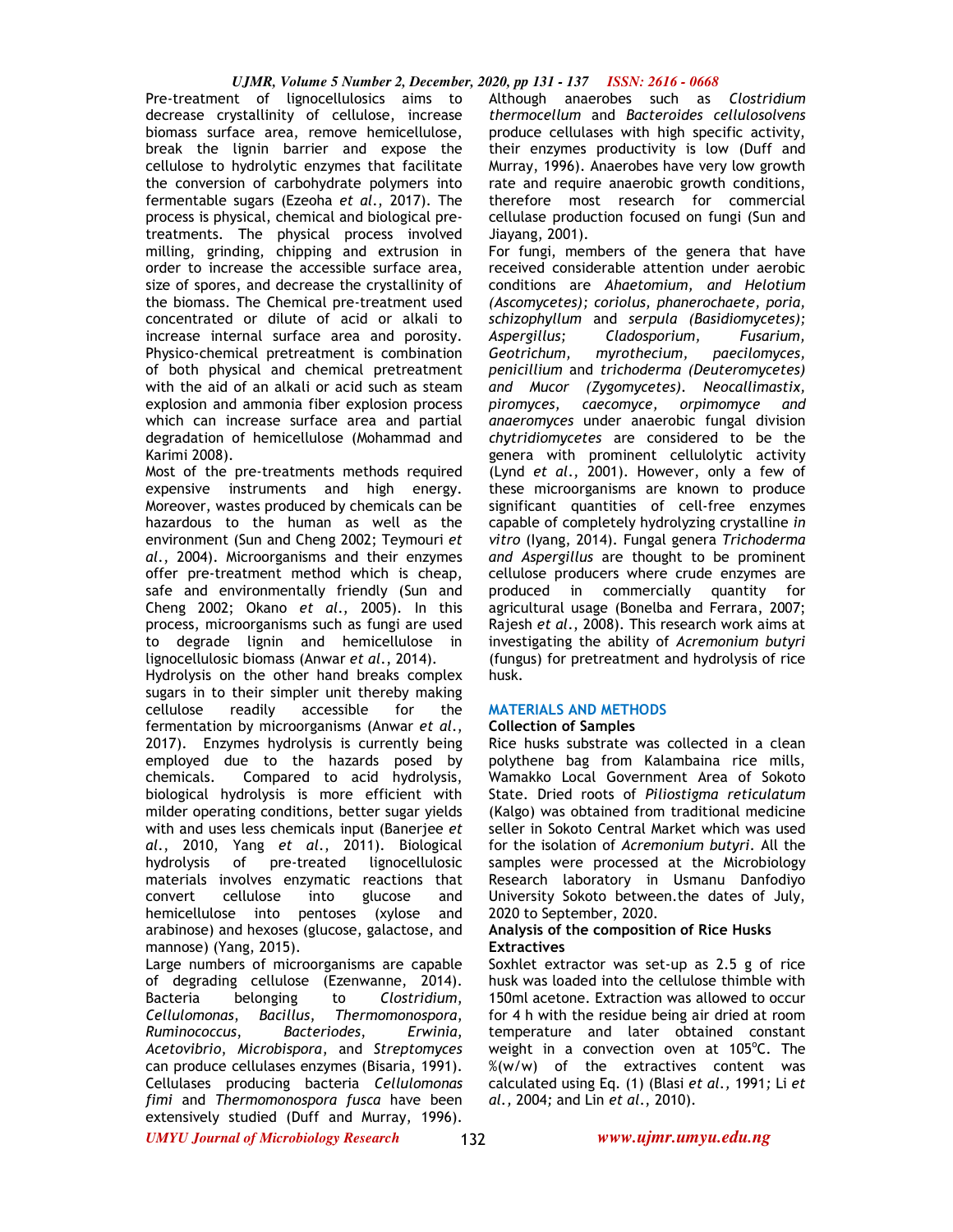W1 (wt.%) = Go – G1/Go x 100 … Equation 1 Where: W1= Extractives,

Go = Dry weight of the sample,

G1= Constant weight of the residues after extraction

# **Hemicellulose**

From the extracted residue, 1g (G1) was transferred into a 250ml capacity Erlenmeyer flask and 150ml of NaOH  $(0.5 \text{mol/dm}^3)$  was added. The mixture was heated for 3.5 h with distilled water after which the residue was filtered and washed until neutral pH was attained. The residue was then dried to a constant weight at  $105^{\circ}$ C in a convection oven (G2). Hemicellulose content (%w/w) was calculated using the formula given in Eq. 2 (Ayeni *et al*., 2013; Blasi *et al.,* 1991*;* Li *et al.,*  2004*;* and Lin *et al*., 2010).

W2 (wt.%) = G1 - G2/Go x 100 ...... Equation 2

## **Lignin**

From the extracted rice husk, 0.3g (G3) was weighed in a test tube and 3 ml of  $72\%$  H<sub>2</sub>SO<sub>4</sub> was added. The mixture was allowed to stand for 2 h at room temperature with frequent shaking at 30 min interval after which, 84 ml of distilled water was added (first step of hydrolysis). The second step of hydrolysis occurred in an autoclave for 1 hour at 121°C. The mixture was filtered after it was cooled and constant weight of the residue was obtained using conventional oven (G4). Lignin content wt. % was determined using Eq. 3 (Li *et al*., 2004; Sluiter *et al*., 2008).

W3 (wt.%) = G4(1-W1)/G3 x 100 ………………………… Equation 3

## **Cellulose**

The cellulose content (wt.%) was calculated by difference from extractives, hemicellulose, lignin (Blasi *et al.,* 1991; Li *et al.,* 2004*;* and Lin *et al*., 2010).

W4 (wt.%) = 100 – (W1 + W2 + W3) … Equation 4

#### **Preparation of Media**

All media used in this research work was prepared according to the manufacturer's instructions. Sabouraud Dextrose Agar (SDA) was prepared by suspending 65g of the medium in 1L of distilled water, dissolved by heating with frequent agitation and autoclaved at  $121^\circ$ C for 15 minutes (Oyeleke and Manga, 2008).

## **Isolation and Inoculums Preparation of**  *Acremonium butyri*

For isolation of *Acremonium butyri,* sample of dried roots of *Piliostigma reticulatum* (Kalgo)

were washed and kept under moist environment until fungal growth appeared. The growth was transferred onto a plate of SDA and kept at room temperature for a period of 7 days. The growth was observed daily for physical and macroscopic characterizations. The growth was later identified microscopically and maintained in slant bottle of SDA (Adesina and Onilude, 2013). Inoculums was prepared by adding 15ml of sterile distilled water in to 5 day-old growth on slant bottle of SDA and scraped aseptically with inoculating loop. Aliquot (2ml) of the suspension was used as inoculums for (Negi and Banerjee, 2006).

**Pre-treatment-hydrolysis of Rice Husk** 

About 50g rice husk was mixed with 500 ml of distilled water in the ratio 1:10 to obtain homogenous slurry and then inoculated with 2ml of *Acremonium butyri* and incubated at room temperature for up to 3 weeks with frequent shaking at certain intervals. After 3 weeks, the slurry was autoclaved at  $121^{\circ}$ C for 15 min. It was then filtered using Whatman filter paper No1 and filtrate was further analysed for content of reducing sugar (Wang *et al.,* 2010).

## **Determination of Reducing Sugar**

The reducing sugar content was determined using the dinitrosalicylic acid (DNS) colorimetric method as used by Rabah *et al,* (2011) with glucose as standard. It was assayed by adding 2 ml of 3, 5-DNS reagents to 1ml of the filtrate and the mixture was heated in a heater bath for 10 min to develop a red-brown colour. Then 1ml of 40% potassium sodium tartrate solutions was added to stabilize the colour, it was then cooled to room temperature. The absorbance of the sample was measured at 540 nm using ultraviolet (UV-VIS) spectrophotometer. The reducing sugar content was determined using Eq. 5 (Rabah *et al*., 2011).

%Reducing sugar  $\binom{mg}{d}$  = Abs. of sample/Abs. of Std x Conc. of Std............. Equation 5

 Keys: Abs. = Absorbance, Std. = Standard, Conc. = Concentration

#### **RESULTS**

## **Structural Compositions of the Rice Husk**

Structural compositions of rice husk were investigated to determine the extractives, hemicellulose, lignin and cellulose. Fig. 1 shows the results of structural compositions of rice husk presented in mean and standard deviation.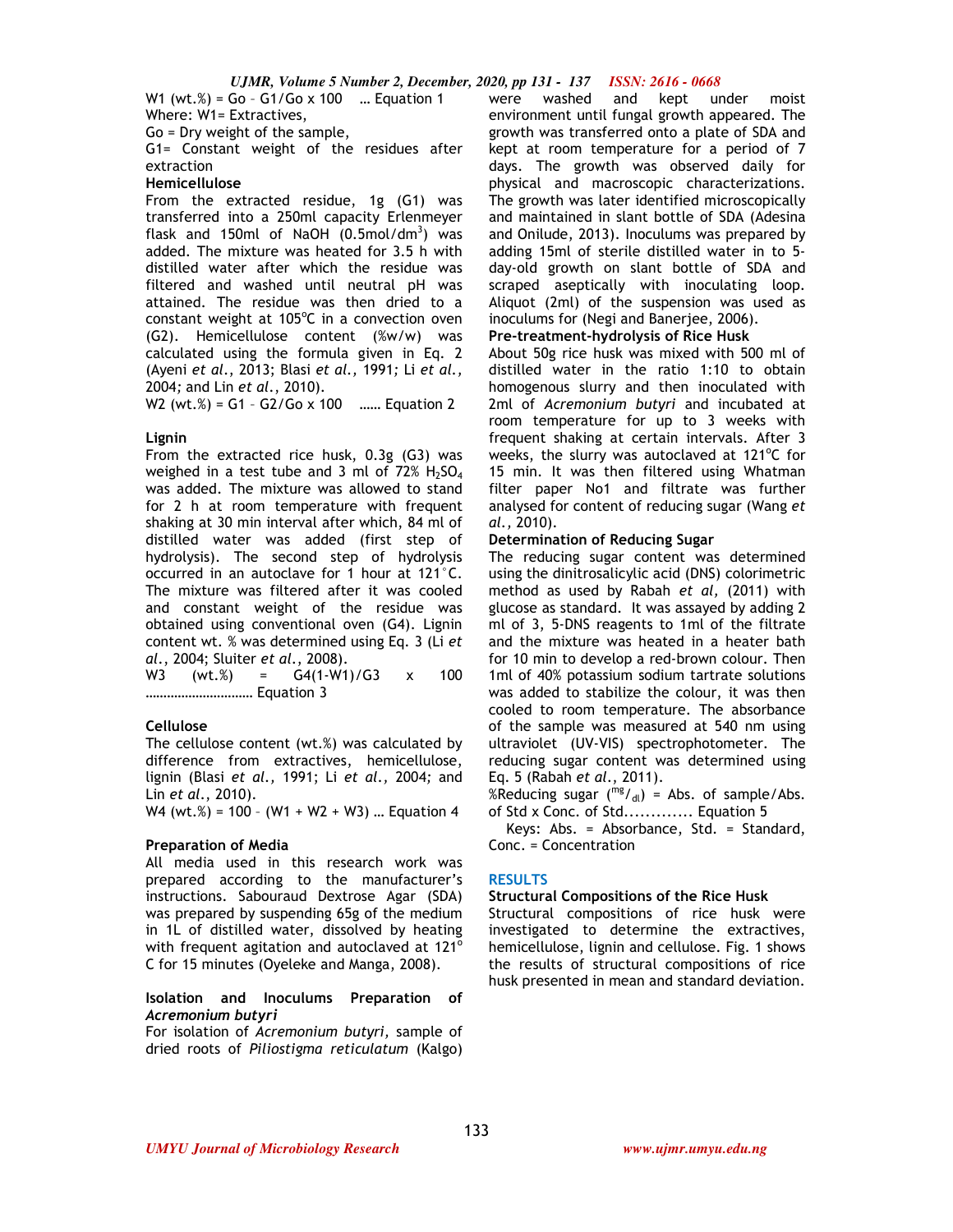



**Reducing sugar released after hydrolysis using** *Acremonium butyri* A total of 0.936 g/l of reducing sugar was determined after 3 weeks of pre-treatment-hydrolysis of rice husks with *Acremonium butyric* as present in the table below:

| Test organism     | Time       | οf | pre-treatment Amount |             | οf | reducing | sugar |
|-------------------|------------|----|----------------------|-------------|----|----------|-------|
|                   | hydrolysis |    |                      | produce     |    |          |       |
| Acremonium butyri | 3 weeks    |    |                      | $0.936$ g/l |    |          |       |

# **DISCUSSION**

The result of the structural composition of rice husk shows a high proportion of cellulose and hemicellulose accounting for about 32% and 30%, respectively. The lignin content found was 8.4%. This might be attributed to the fact that rice is herbaceous plant known to have less rigid cell wall as such is expected to have more cellulose content. Sticlen, (2007) reported that lignocellulosic biomass contains about 30% to 50% cellulose, for which rice husk is characterized as one of the lignocellulosic biomass. This is similar with the studies by Noha, (2015) who reported a cellulose content of 31.01%, 32.23%, 30.80% and 33.65% from rice straw collected from Egypt, Murcia, Valencia and Andalusia respectively. The study also showed similarity with finding of Anwar *et al*. (2017) who reported a cellulose content of rice husk of 32.67% in their study. The result of hemicelluloses of this research falls within the range of 5% to 30% for lignocellulosic biomass (Jie, 2004). The result of this work differs from the values of 26.47%, 25.26%, 24.79% and 26.68% previously reported for rice straw collected from Egypt, Murcia, Valencia and Andalusia, respectively (Noha, 2015). However, the study shows similar finding of Williams and Nugranad (2000), who reported a hemicelluloses content of 29.3% from rice husk in their work. When compared with the hemicelluloses content of 11.96% and 17.7% reported by Saha *et al*. (2005) and Park *et al*. (2004) respectively. The content revealed higher value, which might be as a result of difference in geographic location, methods of harvesting or processing methods. Lignin content of this research is lower than the value of 18.81% reported by Anwar *et al*. (2004) whose research was conducted using rice husk in Indonesia. Moreover, another study on rice husk by Noha, (2015) in Egypt showed higher content of lignin compared the value found in this work. The finding implies that rice husk contained substantial sugar that can be converted to product such as alcohols or biofuels.

Extractives account for about 29.6% and are mainly a group of cell wall chemicals comprising fats, fatty acids, phenols and many other organic compounds. Extractives are nonstructural components of plant cell walls responsible for colour, smell and durability (Rowell, 2012). The value of extractives in this work is higher compared to the value (11%) reported by Adila *et al*. (2019) from Pineapple leaves. The results is also higher than the values found in sugar cane bagasse and Shea tree sawdust reported by Ayeni *et al*. (2015) which account for 2.14% and 1.9%, respectively. The differences in the values of extractives might be attributed to the difference in the biomass substrates.

Reducing sugar was determined after 3 weeks of hydrolysis to ascertain the ability of *Acremonium butyri* to produce cellulases that hydrolyze cellulose and release sugar. The amount (average) of reducing sugar released was 0.936g/l. The result showed high content of reducing sugar when compared with standard glucose (1g/l).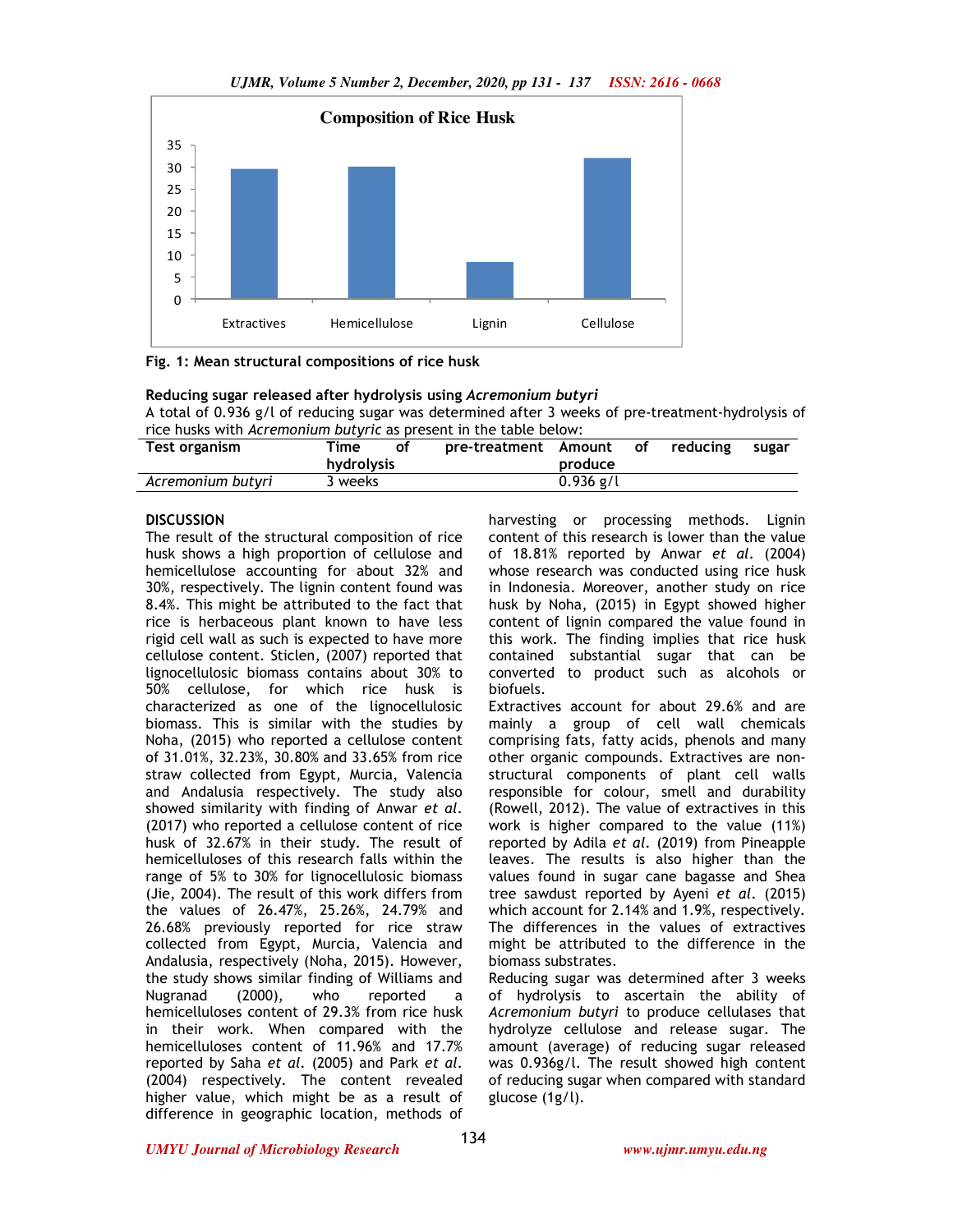The result is similar with 0.937ml/ml reported as the maximum sugar released using *Aspergillus niger* at day eight (Stephen *et al.*, 2018). Oyeleke *et al.* (2010) reported 1.82 ml/ml of reducing sugar using *Bacillus megaterium* which is higher than the amount obtained in my research work. Another study by Abdullahi *et al,* (2017) revealed lower amount (0.06g/l) of reducing sugar when rice husk was hydrolyzed with dilute HCl. This implies that *Acremonium butyri* was able to partake in the

#### **REFERENCES**

- Abdullahi, A. A., Aliero, B. L., Aliero, A. A., Zuru, A.A and Rabah, A. B. (2017). Optimization of Ethanol Production from Switchgrass (*Panicum virgatum* L.) Grown in Sokoto Geoecological Zone of Nigeria. *International Journal of Chemistry, Pharmacy and Technology*, **2**(1), 43-56.
- Adesina, F. C and Onilude A. A (2013). Isolation, identification and screening of xylanase and glucanase-producing microfungi from degrading wood in Nigeria. *African Journal of Agricultural Research*. **8** (34), pp. 4414-4421
- Adila, M. M., Jeng, S. L., Nasir, S. A., Hashim, H. and Shin, W. H (2019) Characteristics of Cellulose, Hemicellulose and Lignin of MD2 Pineapple Biomass. *Journal of Chemical Engineering Transactions,* **72**. 79-82
- Anne, K. (2017). Development of pretreatment technology and enzymatic hydrolysis for biorefineries. Doctoral dissertation for the degree of Doctor of Science in Technology to be presented with due permission of the School of Chemical Technology for public examination and debate in Auditorium V1 in Material technology building, at Aalto University School of Chemical Technology. Unpublished.
- Anwar, M., Bambang, P and Nita, A (2017). Lignin Isolation Process from Rice Husk by Alkaline Hydrogen Peroxide: Lignin and Silica Extracted. AIP Conference Proceedings **1823**, 020013.
- Anwar, Z., Gulfraz, M. and Irshad, M (2014) Agro-industrial Lignocellulosic biomass a Key to Unlock the Future Bioenergy: A Brief Review. *Journal of Radiation Research and Applied Sciences* **7**(2), 163-173.
- Ayeni A. O., Hymore F. K., Mudliar S. N., Deskmukh S. C., Satpute D. B., Omoleye J. A. and Pandey R. A. (2013). Hydrogen peroxide and lime based oxidative pretreatment of wood waste to enhance enzymatic hydrolysis for a

pretreatment of rice husk as well as hydrolysis; hence *Acremonium butyri* is a good hydrolytic organism.

## **CONCLUSION**

*Acremonium butyri* was found to pre-treat and hydrolyzed rice husk. This research showed that *Acremonium butyri* produced cellulose and amylase that can hydrolyze agricultural waste to release glucose for the production of biofuels.

> biorefinery: process parameters optimization using response surface methodology. *Journal of Fuel,* **106***,* 187-194.

- Ayeni, A. O., Adeeyo, O. A., Oyinlola, M. O. and Temitayo E. O (2015) Compositional Analysis of Lignocellulosic Materials: Evaluation of an Economically Viable Method Suitable for Woody and Non-Woody Biomass. *American Journal of Engineering Research*, **4**(4). 14-19
- Banerjee, S., Mudliar, S., Sen, R., Giri, B., Satpute, D., Chakrabarti, T., and Pandey, R.A. (2010). Commercializing Lignocellulosic Bioethanol: Technology Bottlenecks and Possible Remedies. *Biofuels Bioproducts and Biorefining.* **4**, 77-93.
- Ben-iwo, J., Manovic, V., and Longhurst, P. (2016). Biomass resources and biofuels potential for the production of transportation fuels in Nigeria. *Renewable and Sustainable Energy Reviews*, *63*, 172–192. https://doi.org/10.1016/j.rser.2016.05 .050
- Bisaria, V.S. (1991). Bioprocessing of Agroresidues to glucose and chemicals in Bioconversion of Waste Materials to Industrial Products. Martin, A.M. (Ed.), Elsevier, London, Pp. 210–213.
- Blasi C. D., Signorelli G., Di Russo C., and Rea G. (1991). Product distribution from pyrolysis of wood and agricultural residues, *Industrial Engineering Chemistry Research,* **38**(6), 2216-2224.
- Bonelba, P. and Ferrara, M. (2007). Bioethanol via enzymatic Hydrolysis of Cellulosic Biomass. Accessed from http://www.foa.org/biotech/seminaro ct2007.html
- Duff, S. J. B. and Murray, W. D., (1996). Bioconversion of Forest Products Industry Waste Cellulosics to Fuel Ethanol: a review. *Journal of Bioresource Technology*. **55**, 1–33.

*UMYU Journal of Microbiology Research www.ujmr.umyu.edu.ng*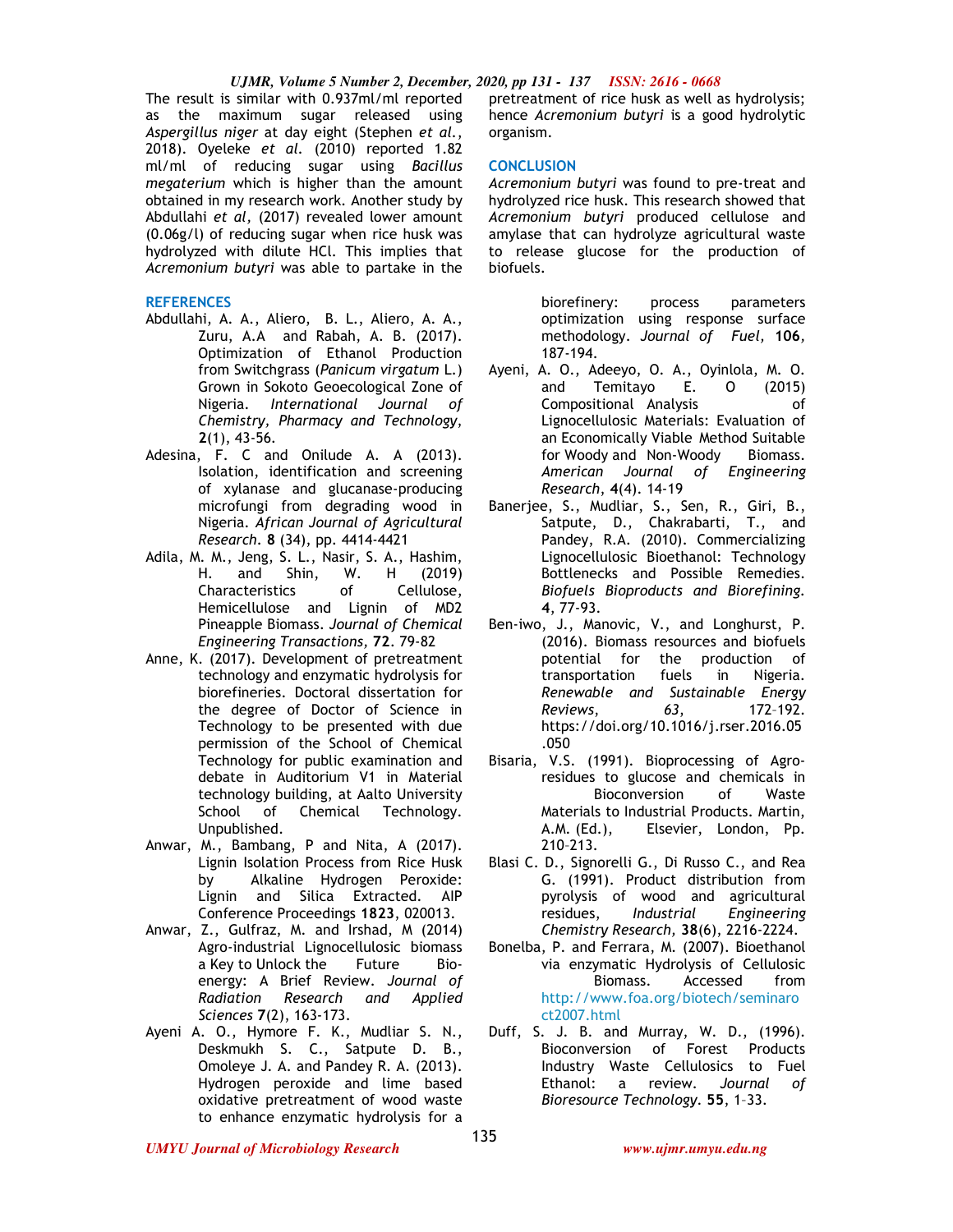- Ezeoha1, S. L., Anyanwu, C. N. and Nwakaire, J. N. (2017). The Prospects, Impacts, and Research Challenges of Enhanced Cellulosic Ethanol Production: A Review. *Nigerian Journal of Technology*  **36**(1), 267-275.
- Ezenwanne, V. C. (2014). Fermentation Products of Rice Husks, by Bacteria and Fungi Isolates from Rice Husk Dump Site. A dissertation submitted to University of Nigeria Nsukka in partial fulfillment of the Requirements for the award of degree of master of Science (m.sc.) In industrial biochemistry. Pp 17-25. Not punlished
- Iyang, E. J. (2014) Evaluation of Pre-treatmemt Methods for Enzymatic Saccarification of *Alstonia boonei* Wood Sawdust and Fermentation Using *Saccharomyses cereviciae* and *Zymomonas mobilis* for Ethyl Alcohol Production. Masters Dissertation Submitted to University of Nigeria Nsukka. Not Published.
- Jie, D. M. S. (2014). Butanol Production from Lignocellulosic Biomass and Agriculture Residues by Acetone-Butanol-Ethanol Fermentation. A Dissertation Presented in Partial Fulfillment of the Requirements for the Degree, Doctor of Philosophy in the Graduate School of the Ohio State University. 210-255. Unpublished.
- Khamaiseh, E. I., Hamid, A. A., Abdeshahian, P., Mohtar, W., Yusoff, W., and Kalil, M. S. (2014). Enhanced Butanol Production by *Clostridium acetobutylicum* NCIMB 13357 Grown on Date Fruit as Carbon Source in P2 Medium. *The Scientific World Journa.*  Hindawi Publishing Corporation*.*  http://dx.doi.org/10.1155/2014/39575 4
- Li, S., Xu S., Liu S., Yang C and Lu Q (2004). Fast pyrolysis of biomass in free-fall reactor for hydrogen-rich gas. *Journal of Fuel Process Technology,* **85**(8–10), 1201-1211.
- Lin L., Yan R., Liu Y and Jiang W. (2010). Indepth investigation of enzymatic hydrolysis of biomass wastes based on three major components: cellulose, hemicellulose, and lignin, *Bioresource Technology,* **101** (21), 8217-8223.
- Lynd, L., Weimer, P., Van, W., Pretorius, l., (2001). Micobial Cellulose Utilization: and Biotechnology. *Journal of Microbology and Moleculer Biology* **66**:506-577
- Mahapatra, M. K., and Kumar, A. (2017). A Short Review on Biobutanol , a Second Generation Biofuel Production from

Lignocellulosic Biomass, *Journal of Clean Energy Technologies.* **5**(1), 27–30. https://doi.org/10.18178/jocet.2017.5. 1.338

- Miller G. L (1959). Use of dinitrosalicylic acid reagent for determination of reducing. *Journal of Analytical Chemist*ry. **31**: 426
- Negi, S. and Banerjee, R. (2006). Optimization of Amylase and Protease Production from *Aspergillus awamori* in Single Bioreactor Through EVOP Factorial Design Technique*. Journal of Food Technology and Biotechnology*. **44** (2), 257–261.
- Neves, M. A., Kimura, T., Shimizu, N. and Nakajima, M. (2007). State of the art and future trends of bioethanol production. *Dynamic Biochemistry, Process Biotechnology and Molecular Biology* **1** (1), 1-14.
- Noha, S. E. (2015). Utilization of Energy from Residual Biomass of Rice Husk in Egypt. A Doctoral Thesis Submitted to university of Granada. Unpublished.
- Okano, K., Kitagawa, M., Sasaki, Y. and Watanabe, T. (2005). Conversion of Japanese Red Cedar (*Cryptomeria japonica*) into a Feed for Ruminants by White-Rot *Basidiomycetes*. *Journal of Animal Feed Science Technology,* **120**: 235-243.
- Oyeleke, S. B. and Manga, S. B. (2008). *Essentials of Laboratory Practical in Microbiology*. First Edition, Tolbest Publishers, Minna, Nigeria. 36-67.
- Oyeleke, S. B., Shnada, H. A. and Egwim, E. (2010). Production and Characterization of Amylase produced by *Bacillus megaterium* Isolated from a Local Yam Peels Dumpsite in Minna, Niger State. *Journal of Microbiology and Antimicrobials* **2**(7), 88-92.
- Park, E.Y., Anah, P. N. and Okuda, N. (2004). Bioconversion of waste office paper to L(+)-lactic acid by the filamentous fungus *Rhizopus oryzae*, *Journal of Bioresource Technol*ogy.
- Rabah, A. B., Oyeleke, S. B., Manga, S. B. and Hassan, L. G. (2011). Utilization of millet and guinea corn husks for Bioethanol production. *African Journal Microbiological Resource*; **5**(31): 5721- 5724.
- Rajesh, A., Rajesh, E., Rajendran, R., and Jeyachandrans, N., (2008). Production of Bioethanol from Cellulosic Cotton Waste through Microbial Extracellular Enzymatic Hydrolysis and Fermentation. *Electronic Journal of Environment*

*UMYU Journal of Microbiology Research www.ujmr.umyu.edu.ng*